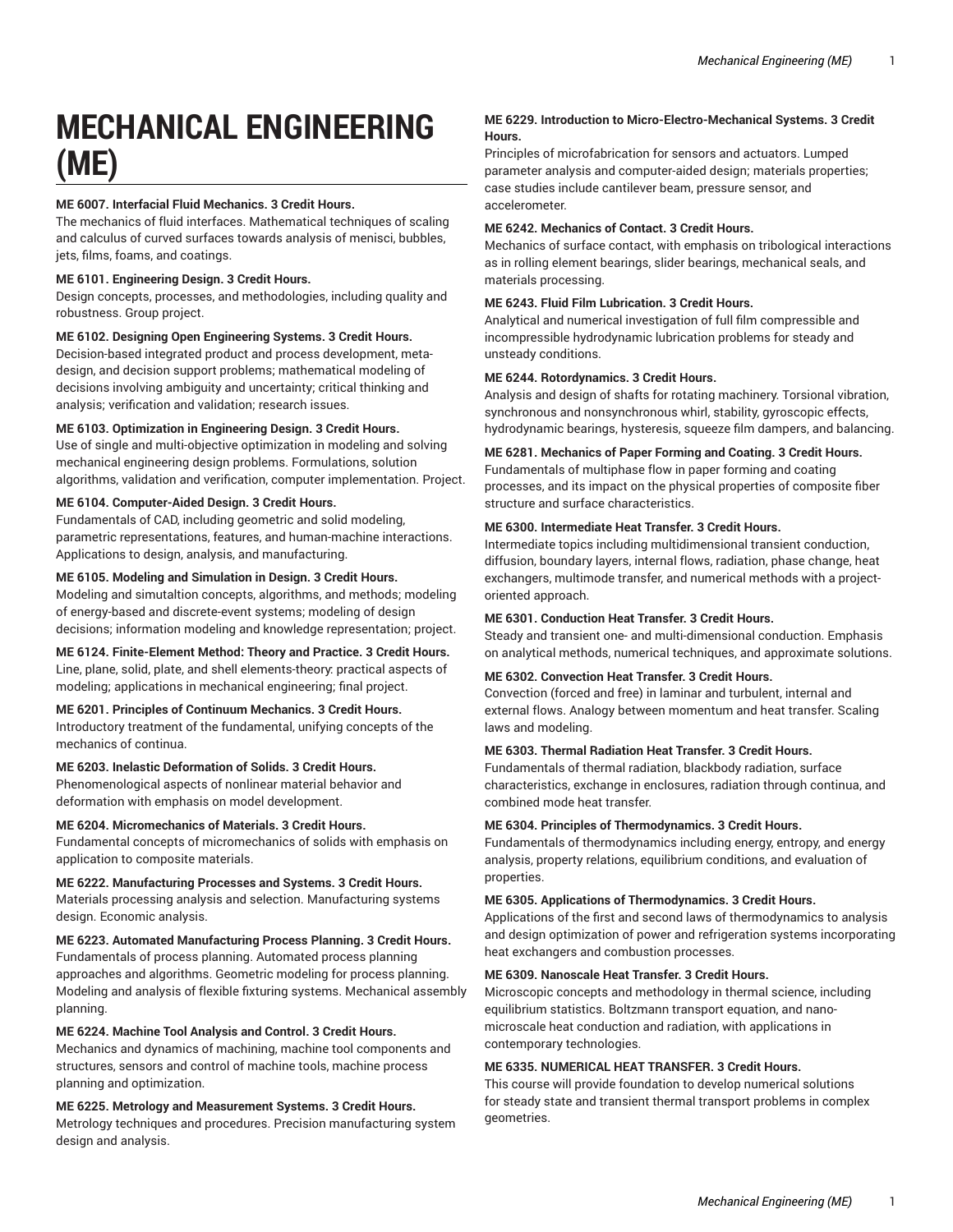# **ME 6401. Linear Control Systems. 3 Credit Hours.**

Theory and applications of linear systems, state space, stability, feedback controls, observers, LQR, LQG, Kalman filters. Credit will not be awarded for both ME 6401 and AE 6530.

#### **ME 6402. Nonlinear Control Systems. 3 Credit Hours.**

Analysis of nonlinear systems, geometric control, variable structure control, adaptive control, optimal control, applications.

# **ME 6403. Digital Control Systems. 3 Credit Hours.**

Comprehensive treatment of the representation, analysis, and design of discrete-time systems. Techniques include Z- and W- transforms, direct method, control design, and digital tracking.

# **ME 6404. Advanced Control System Design and Implementation. 3 Credit Hours.**

Analysis, synthesis, and implementation techniques of continuous-time and real-time control systems using classical and state-space methods.

# **ME 6405. Introduction to Mechatronics. 3 Credit Hours.**

Modeling and control of actuators and electro-mechanical systems. Performance and application of microprocessors and analog electronics to modern mechatronic systems.

# **ME 6406. Machine Vision. 3 Credit Hours.**

Design of algorithms for vision systems for manufacturing, farming, construction, and the service industries. Image processing, optics, illumination, feature representation.

# **ME 6407. Robotics. 3 Credit Hours.**

Analysis and design of robotic systems including arms and vehicles. Kinematics and dynamics. Algorithms for describing, planning, commanding, and controlling motion force.

# **ME 6408. Advanced Mechatronics. 3 Credit Hours.**

Focusing on team projects, designing and building intelligent machines and products. Lectures - sensors and transducers, actuators, fluid power, power rectifiers, motion control and modeling of mechatronics systems.

# **ME 6441. Dynamics of Mechanical Systems. 3 Credit Hours.**

Motion analysis and dynamics modeling of systems of particles and rigid bodies in three-dimensional motion.

#### **ME 6442. Vibration of Mechanical Systems. 3 Credit Hours.**

Introduction to modeling and oscillatory response analysis for discrete continuous mechanical and structural systems.

#### **ME 6443. Variational Methods in Engineering. 3 Credit Hours.**

Calculus of variations, Hamilton's principle and Lagrange's equations, Sturm-Liouville problems, approximation techniques.

#### **ME 6444. Nonlinear Systems. 3 Credit Hours.**

Investigation of nonlinear systems using analytical and numerical techniques.

**ME 6449. Acoustic Transducers and Signal Analysis. 3 Credit Hours.** Acoustic instrumentation and methods of signal analysis.

# **ME 6452. Wave Propagation in Solids. 3 Credit Hours.**

Wave motion in solids, wave equations, analytical and numerical solutions, ultrasonic NDE.

# **ME 6460. Microelectromechanical Devices. 3 Credit Hours.**

Introduces fundamental concepts and tools needed for the design, simulation and analysis of MEMS devices. These include electrical, mechanical, radiant, thermal, magnetic and chemical domains.

# **ME 6601. Introduction to Fluid Mechanics. 3 Credit Hours.**

The fundamentals of fluid mechanics. Derivation of the governing equations of motion. An introduction to viscous, inviscid, turbulent, and boundary-layer flows.

# **ME 6602. Viscous Flow. 3 Credit Hours.**

The mechanics of Newtonian viscous fluids. The use of modern analytical techniques to obtain solutions for flows with small and large Reynolds numbers.

#### **ME 6607. Interfacial Fluid Mechanics. 3 Credit Hours.**

The mechanics of fluid interfaces. Mathematical techniques of scaling and calculus of curved surfaces towards analysis of menisci,bubbles, jets, films, foams, and coatings.

# **ME 6622. Experimental Methods. 3 Credit Hours.**

Experimental methods in mechanics. Includes measurement techniques, instrumentation, data acquisition, signal processing, and linear and digital electronics.

# **ME 6701. Wind Engineering. 3 Credit Hours.**

An introductory course on wind energy and its potential; modeling and design of wind turbines; analysis of the economic benefits of wind turbine systems. Credit will not be awarded for both ME 6701 and AE 6701.

# **ME 6705. Introduction to Mechatronics. 4 Credit Hours.**

Modeling and control of actuators and electro-mechanical systems. Performance and application of microprocessors and analog electronics to modern mechatronic systems.

# **ME 6720. Biotransport. 3 Credit Hours.**

This graduate level course covers the analysis of fluid flow phenomena in the human body, cardiovasculature, respiratory system and other organ systems. Credit will not be awarded for both ME 6720 and BMED 6720.

# **ME 6741. Pulp and Paper Manufacture I. 3 Credit Hours.**

The fundamentals of pulp and paper technology are presented. Applications to the several unit operations used are explored and augmented by field trips and recent case studies. Crosslisted with CHE 6741, CHBE 6701 and MLDR 6701.

# **ME 6743. Tissue Mechanics. 3 Credit Hours.**

Structure-function relationships and constitutive models for a variety of biological tissues, with an emphasis on understanding the mechanical behaviors of normal and pathological tissues. Credit not give for both ME/BMED 6783 and ME/BMED 6743. Crosslisted with BMED 6743.

#### **ME 6744. Topics in Engineering Practice. 3 Credit Hours.**

Topics of current importance offered in collaboration with an approved partner of Georiga Tech's Distance Learning Program. Crosslisted with ECE 6744.

#### **ME 6746. Rehabilitation Engineering. 3 Credit Hours.**

Students will participate in rehabilitation engineering as practiced in the assistive technology industry. Credit not allowed for both ME 6746 and APPH 6746.

#### **ME 6753. Principles of Management for Engineers. 3 Credit Hours.**

The course will provide an introduction to selected topics needed to be successful in the technology industries. Cannot count toward major area requirements on M.S. or Ph.D. programs of study. Crosslisted with MGT 6753.

#### **ME 6760. Acoustics I and II. 3 Credit Hours.**

Fundamental principles governing the generation, propagation, reflection, and transmission of sound waves in fluids. Crosslisted with AE 6760.

#### **ME 6761. Acoustics I and II. 3 Credit Hours.**

Radiation and scattering of sound waves in fluids, duct acoustics, dissipation phenomena. Crosslisted with AE 6761.

#### **ME 6762. Applied Acoustics. 3 Credit Hours.**

Mufflers, resonators, acoustic materials, barriers, industrial noise, room acoustics, active noise control. Crosslisted with AE 6762.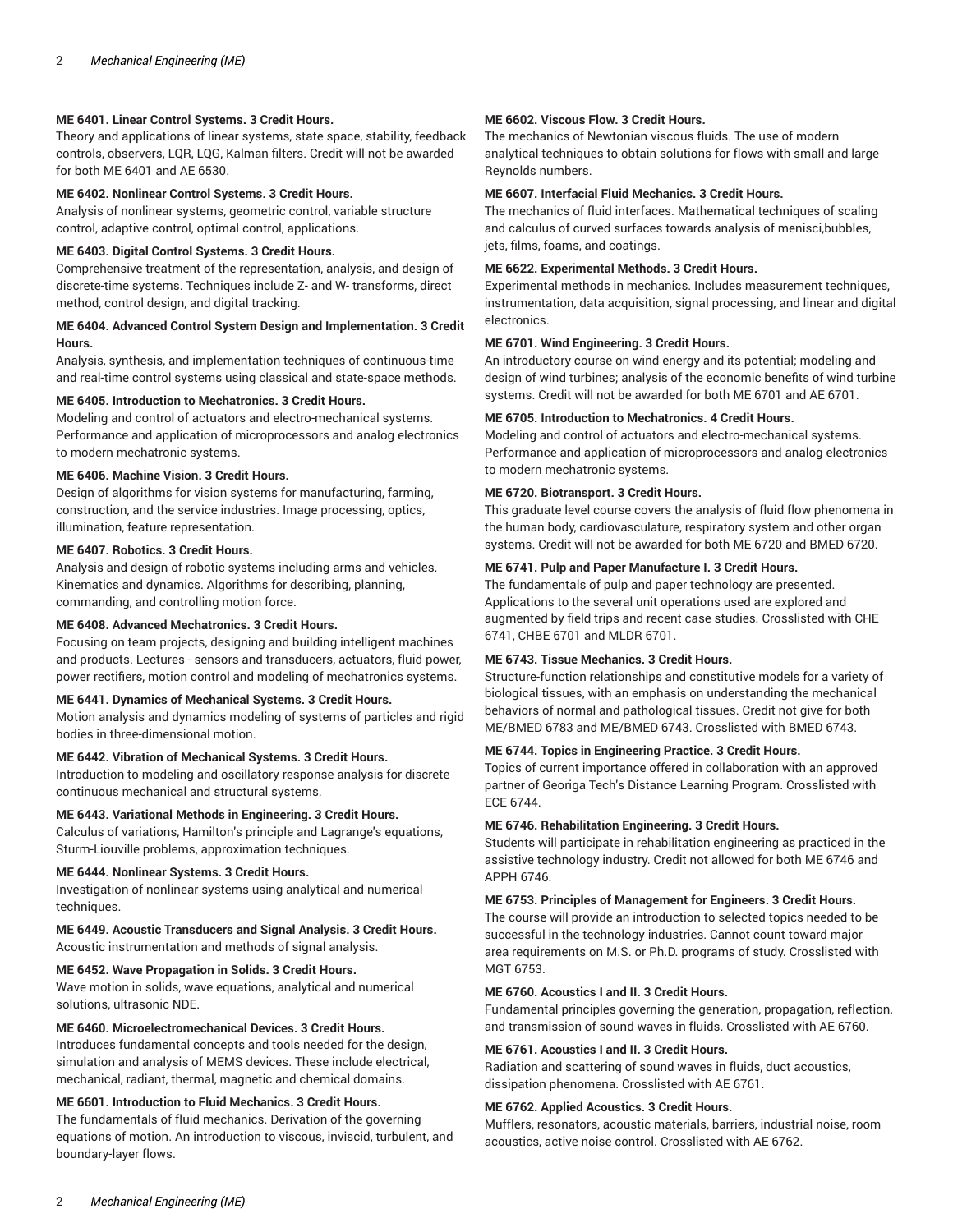# **ME 6765. Kinetics and Thermodynamics of Gases. 4 Credit Hours.**

Thermodynamics of nonreacting and reacting gas mixtures. Introductory quantum theory, statistical thermodynamics, and gas kinetic theory. Crosslisted with AE 6765.

#### **ME 6766. Combustion I. 3 Credit Hours.**

Introductory chemical kinetics, deformations and deflagrations, laminar flame propagation in premixed gases, ignition and quenching, laminar diffusion flames, droplet burning, and turbulent reacting flows. Crosslisted with AE 6766.

#### **ME 6768. Polymer Structure, Physical Properties, and Characterization. 3 Credit Hours.**

Formulations and analysis of molecular and phenomenological models of elastic and viscoelastic behavior, development and description of structure, and fundamental aspects of structure-property relations. Crosslisted with CHE, MSE, and PTFE 6768.

#### **ME 6769. Linear Elasticity. 3 Credit Hours.**

Governing equations of linear elasticity, plane elasticity, boundary-value problems, airy stress function and complex variable methods, simple three-dimensional solutions. Crosslisted with AE 6769.

# **ME 6770. Energy and Variational Methods in Elasticity and Plasticity. 3 Credit Hours.**

Applications in energy and variational methods in engineering mechanics to elastic, plastic, and dynamical behavior of deformable media. Crosslisted with AE 6770.

#### **ME 6776. Integrated Low-cost Microelectronics Systems Packaging. 3 Credit Hours.**

Broad overview of system-level, cross-disciplinary microelectronics packaging technologies, including design, test, thermal, reliability, optoelectronics, and RF integration. Comparison of system-on-chip and system-on-package. Crosslisted with ECE and MSE 6776.

#### **ME 6777. Advanced Biomaterials. 3 Credit Hours.**

Advanced topics of biomaterials performance and engineering, including biointerfaces, host reactions to materials, and bio-inspired/smartmaterials strategies. Crosslisted with BMED, CHE, and MSE 6777.

# **ME 6779. Thermal Engineering for Packaging of Micro and Nano Systems. 3 Credit Hours.**

Passive, active, and hybrid thermal management techniques, and computational modeling of micro systems. Air cooling, single phase and phase change liquid cooling, heat pipes, and thermoelectrics. Crosslisted with ECE 6779.

# **ME 6782. Cellular Engineering. 3 Credit Hours.**

Engineering analysis of cellular systems. Crosslisted with BMED and CHE 6782.

#### **ME 6789. Technology Ventures. 3 Credit Hours.**

Team discussion and case studies of issues in biomedical engineering technology transfer including licensing, financial capital, safety and efficacy studies, clinical trials, and strategic planning. Crosslisted with BMED, ECE, CHE, and MGT 6789.

# **ME 6792. Computer Integrated Manufacturing Systems Seminar. 1 Credit Hour.**

Guest speakers on a broad range of manufacturing-related topics: research, applications, and technology. Required for Certificate in Manufacturing. Crosslisted with ECE and ISYE 6792.

#### **ME 6793. Systems Pathophysiology. 3 Credit Hours.**

Overview of human pathophysiology from a quantitative perspective. Emphasis on systems of interest to bioengineering faculty. Introduction to quantitative models for biological systems. Crosslisted with BMED, CHE, and ECE 6793.

#### **ME 6794. Tissue Engineering. 3 Credit Hours.**

Biological, engineering, and medical issues in developing tissueengineered constructs. Emphasis in the integration of these disciplines at a basic molecular and cell biology level. Crosslisted with BMED and CHE 6794.

#### **ME 6795. Mathematical, Statistical, and Computational Techniques in Materials Science. 3 Credit Hours.**

Emphasizes the fundamental physical, analytical, and mathematical techniques commonly encountered in materials engineering including stress and strain, crystallographic and orientation transformations, X-ray, TEM, and solid-state concepts. Crosslisted with MSE and PTFE 6795.

#### **ME 6796. Structure-Property Relationships in Materials. 3 Credit Hours.**

Introduction to the multi-scale structure effects on material properties. For MSE students, this course will prepare students for future in-depth courses. For non-MSE students, the course will provide a background in materials and may serve as part of the program of study for a minor in materials. Crosslisted with MSE and PTFE 6796.

#### **ME 6797. Thermodynamics and Kinetics of Microstructural Evolution. 3 Credit Hours.**

The reduction of chemical-free energy, strain energy, and interfacial energy controls the kinetics of diffusional transformations. These factors are explored from the point of view of processing and stability of the microstructure during service. Crosslisted with MSE and PTFE 6797.

# **ME 6799. Legal Issues in Technology Transfer. 3 Credit Hours.**

Study and analysis of U.S. law as it applies to the patenting and licensing processes. Crosslisted with CHE, MGT, and BMED 6799.

#### **ME 6XXX. Mechanical Engineering Elective. 1-21 Credit Hours.**

**ME 7000. Master's Thesis. 1-21 Credit Hours.**

#### **ME 7056. GT-STUTTGART. 12 Credit Hours.**

Placeholder for GT-STUTTGART students.

#### **ME 7057. GT-SEOUL. 12 Credit Hours.** Placeholder for GT-SEOUL students.

#### **ME 7201. Computational Mechanics of Materials. 3 Credit Hours.**

Computational treatments of material and geometric nonlinearity, with emphasis on rate-dependent elasto-plasticity and fracture.

**ME 7203. Advanced Constitutive Relations for Solids. 3 Credit Hours.** Advanced treatment of constitutive laws for nonlinear behavior of solids. Coupled thermomechanical laws and underlying physical and thermodynamical bases. Behavior of media with underlying substructure.

#### **ME 7205. Mechanics and Applications of Nanostructured Materials and Devices. 3 Credit Hours.**

Introduction to mechanics and transport processes of discrete atomistic and molecular systems, fabrication of nanodevices/structures and applications to nanoelectronics, tribology, actuation and sensors.

# **ME 7227. Rapid Prototyping in Engineering. 3 Credit Hours.**

Rapid prototyping technologies in engineering design. Physical principles, materials, materials processing. Laboratory demonstrations and project.

**ME 7301. Transport Phenomena in Multiphase Flow. 3 Credit Hours.** Gas-liquid, two-phase flow patterns, basic and empirical models; conservation equations and closure relations; pool and convective boiling; aerosol transport; condensation.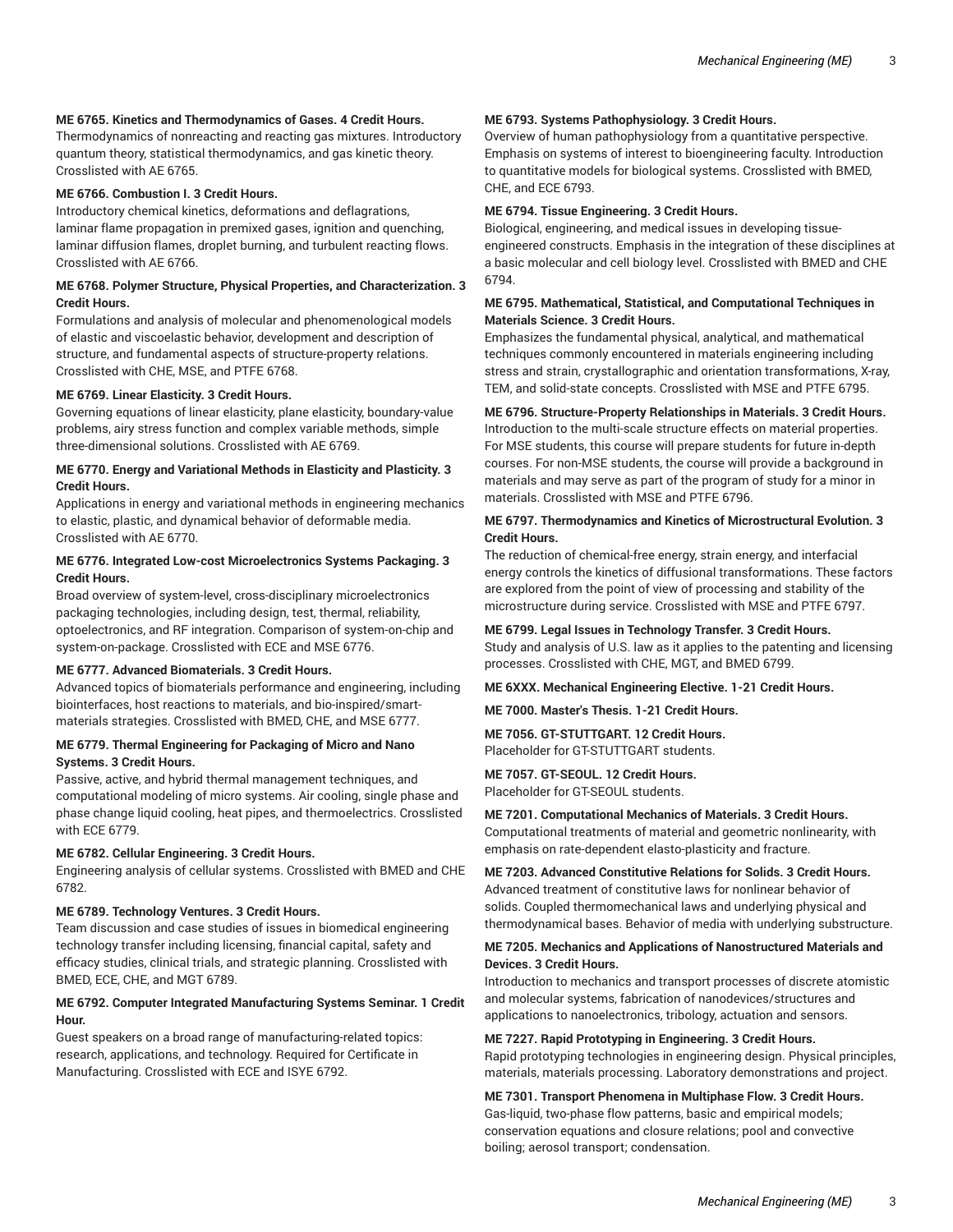# **ME 7442. Vibration of Continuous Systems. 3 Credit Hours.**

Equations of motion and oscillatory response of dynamic systems modeled as continuous media.

# **ME 7602. Hydrodynamic Stability. 3 Credit Hours.**

Hydrodynamic stability of fluid flows using linear, energy, and nonlinear stability theories. Taylor-Couette, buoyancy- driven, surface-tensiondriven, shear, and thin-film flows.

#### **ME 7741. Robotics Professional Preparation. 1 Credit Hour.**

Preparation for a professional career in Robotics. Local & visiting speakers. Program introduction. Technical resume preparation. GT Robotics labs & resources.

# **ME 7742. Robotics Professional Preparation 2. 1 Credit Hour.**

Preparation for a professional career in Robotics. Local & visiting speakers. Selecting and applying for Internship. Developing capstone project proposal. Public speaking practice and preparation.

#### **ME 7743. Robotics Professional Preparation 3. 1 Credit Hour.**

Preparation for a professional career in Robotics. Local & visiting speakers. Interview preparation & career search. Technical report writing and presentation.

#### **ME 7751. Computational Fluid Mechanics. 3 Credit Hours.**

Numerical methods for solving the time-dependent Navier-Stokes equations in complex geometrics, including theory, implementation, and applications. Crosslisted with CEE 7751.

#### **ME 7757. Teaching Practicum. 3 Credit Hours.**

Supervised teaching for doctoral students. Teaching techniques, course and curriculum design, student evaluation methods and criteria. Students may, in some instances, prepare and present lectures. Crosslisted with NRE, HP, and CHBE 7757.

# **ME 7764. Acoustic Propagation. 3 Credit Hours.**

Propagation of sound in inhomogeneous fluids; ray acoustics, ocean and atmospheric acoustics, nonlinear acoustics. Crosslisted with AE 7764.

#### **ME 7771. Mechanics of Polymer Solids and Fluids. 3 Credit Hours.**

Continuum mechanics of solids and fluids; mechanics of deformation of anisotropic polymers; yield, breaking, and fatigue; non-Newtonian viscous and viscoelastic behavior of polymer fluids. Crosslisted with CHE, MSE, and PTFE 7771.

#### **ME 7772. Fundamentals of Fracture Mechanics. 3 Credit Hours.**

Advanced study of failure of structural materials under load, mechanics of fracture, and microscopic and macroscopic aspects of the fracture of engineering materials. Crosslisted with AE, CEE, CHE, and MSE 7772.

#### **ME 7773. Advanced Fracture Mechanics. 3 Credit Hours.**

Nonlinear fracture mechanics including elastic-plastic and timedependent fracture, advanced test methods, J-integral theory, and extensions. Crosslisted with AE, CEE, CHE, and MSE 7773.

# **ME 7774. Fatigue of Materials and Structures. 3 Credit Hours.**

Mechanical and microstructural aspects of nucleation and growth of cracks under cyclic loading conditions, notch effects, cumulative damage, multiaxial loading, and fatigue crack propagation. Crosslisted with AE, CEE, CHE, and MSE 7774.

#### **ME 7775. Topics in Fracture and Fatigue of Metallic and Composite Structures. 3 Credit Hours.**

Brittle and ductile failure criteria. Failure prediction in composite structures. Free-edge and internal delamination. Anisotropic cracks. Fatigue behavior of composites and comparison with metal fatigue. Crosslisted with AE, CHE, and MSE 7775.

# **ME 7785. Introduction to Robotics Research. 3 Credit Hours.**

Familiarizes students with the core areas of robotics; mechanics, control, perception, AI, and autonomy. Provides an introduction to the mathematical tools required in robotics research.

# **ME 7793. Manufacturing of Composites. 3 Credit Hours.**

Major manufacturing techniques of metal-ceramic and polymer-matrix composites. Modeling of processes with emphasis on fundamental mechanisms and effects. Crosslisted with AE, CEE, CHE, MSE, and PTFE 7793.

# **ME 8001. Master Seminar I. 1 Credit Hour.**

Seminars for MSME students. Credit not allowed for both ME 8001 and ECE 8001.

# **ME 8002. Master Seminar II. 1 Credit Hour.**

Seminars for MSME students. Credit not allowed for both ME 8002 and ECE 8001.

#### **ME 8010. Seminars in Mechanical Engineering. 1 Credit Hour.**

Seminars involving current research projects presented by graduate students, faculty, and invited speakers.

# **ME 8011. Seminars in Mechanical Engineering. 1 Credit Hour.**

Seminars involving current research projects presented by graduate students, faculty, and invited speakers.

# **ME 8012. Seminars in Mechanical Engineering. 1 Credit Hour.**

Seminars involving current research projects presented by graduate students, faculty, and invited speakers.

# **ME 8014. Seminars in Mechanical Engineering. 2 Credit Hours.**

Seminars involving current research projects presented by graduate students, faculty, and invited speakers.

#### **ME 8740. Robotics Internship. 1-21 Credit Hours.**

Graduate Internship at a partner company, GTRI or a GT Robotics lab.

#### **ME 8741. Robotics Capstone Project. 3 Credit Hours.**

Teams or individuals apply the knowledge and skills acquired throughout the MS program to a faculty supervised robotics project.

#### **ME 8750. Robotics Research Foundation I. 3 Credit Hours.**

Multidisciplinary research course supervised by two robotics faculty from different schools participating in the robotics Ph.D. program.

#### **ME 8751. Robotics Research Foundation II. 3 Credit Hours.**

Continuation of ME 8751 (Robotics Research Foundation I).

#### **ME 8801. Special Topics in Manufacturing. 1 Credit Hour.**

Special topic offerings of current interest in manufacturing not included in regular courses.

#### **ME 8802. Special Topics in Manufacturing. 2 Credit Hours.**

Special topic offerings of current interest in manufacturing not included in regular courses.

#### **ME 8803. Special Topics in Manufacturing. 3 Credit Hours.**

Special topic offerings of current interest in manufacturing not included in regular courses.

#### **ME 8804. Special Topics in Manufacturing. 4 Credit Hours.**

Special topic offerings of current interest in manufacturing not included in regular courses.

#### **ME 8805. Special Topics in Manufacturing. 5 Credit Hours.**

Special topic offerings of current interest in manufacturing not included in regular courses.

#### **ME 8806. Special Topics in Manufacturing. 6 Credit Hours.**

Special topic offerings of current interest in manufacturing not included in regular courses.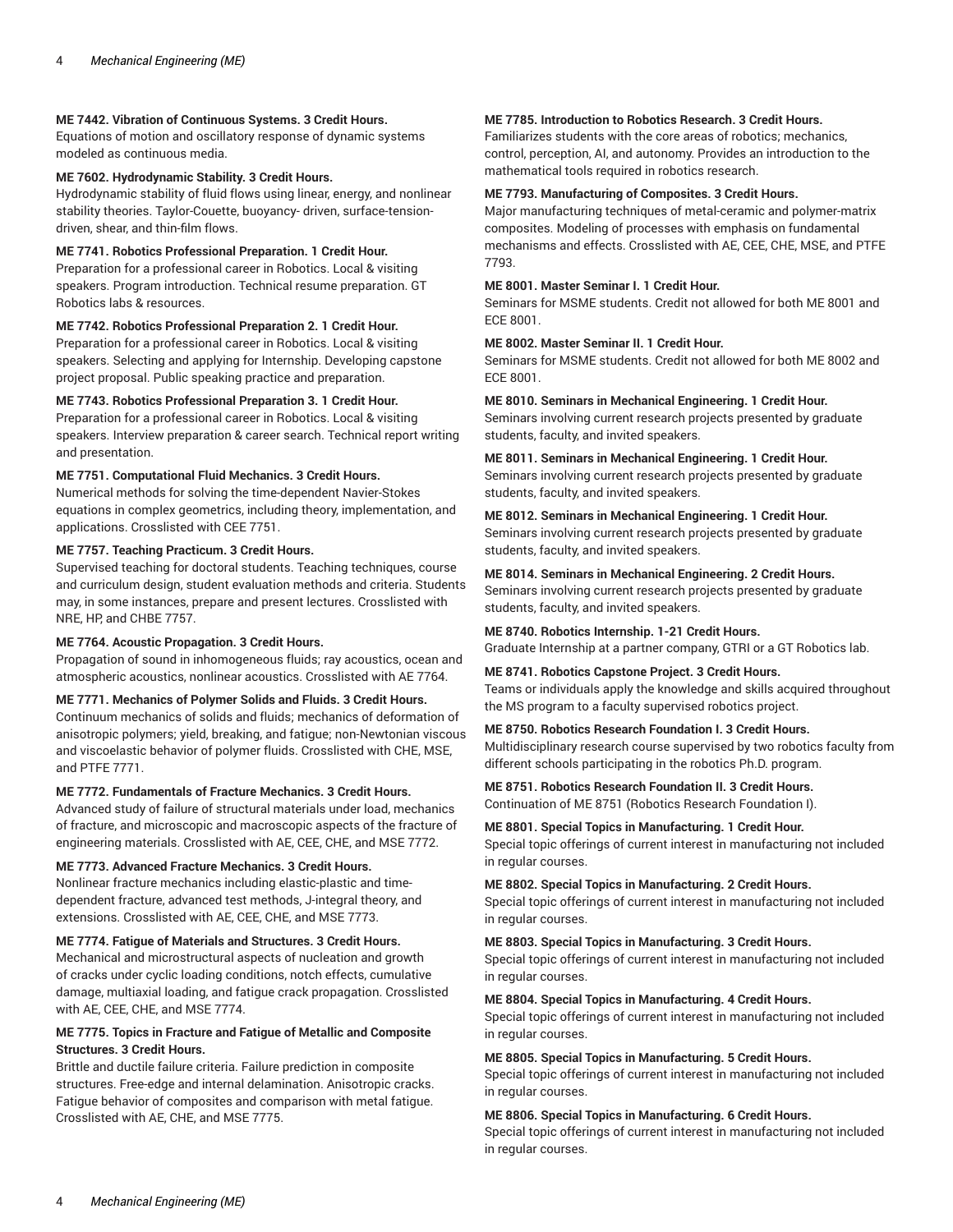# **ME 8811. Special Topics in Computer-aided Engineering and Design. 1 Credit Hour.**

Special topic offerings of current interest in computer-aided engineering not included in regular courses.

# **ME 8812. Special Topics in Computer-aided Engineering and Design. 2 Credit Hours.**

Special topic offerings of current interest in computer-aided engineering not included in regular courses.

#### **ME 8813. Special Topics in Computer-aided Engineering and Design. 3 Credit Hours.**

Special topic offerings of current interest in computer-aided engineering not included in regular courses.

# **ME 8814. Special Topics in Computer-aided Engineering and Design. 4 Credit Hours.**

Special topics offerings of current interest in computer-aided engineering not included in regular courses.

# **ME 8815. Special Topics in Computer-aided Engineering and Design. 5 Credit Hours.**

Special topics offerings of current interest in computer-aided engineering not included in regular courses.

# **ME 8816. Special Topics in Computer-aided Engineering and Design. 6 Credit Hours.**

Special topics offerings of current interest in computer-aided engineering not included in regular courses.

# **ME 8821. Special Topics in Tribology. 1 Credit Hour.**

Special topic offerings of current interest in tribology not included in regular courses.

# **ME 8822. Special Topics in Tribology. 2 Credit Hours.**

Special topic offerings of current interest in tribology not included in regular courses.

# **ME 8823. Special Topics in Tribology. 3 Credit Hours.**

Special topics offerings of current interest in tribology not included in regular courses.

# **ME 8824. Special Topics in Tribology. 4 Credit Hours.**

Special topics offerings of current interest in tribology not included in regular courses.

# **ME 8825. Special Topics in Tribology. 5 Credit Hours.**

Special topic offerings of current interest in tribology not included in regular courses.

# **ME 8826. Special Topics in Tribology. 6 Credit Hours.**

Special topic offerings of current interest in tribology not included in regular courses.

# **ME 8831. Special Topics in Thermal Sciences. 1 Credit Hour.**

Special topics offerings of current interest in thermal sciences not included in regular courses.

# **ME 8832. Special Topics in Thermal Sciences. 2 Credit Hours.**

Special topics offerings of current interest in thermal sciences not included in regular courses.

# **ME 8833. Special Topics in Thermal Sciences. 3 Credit Hours.**

Special topic offerings of current interest in thermal sciences not included in regular courses.

# **ME 8834. Special Topics in Thermal Sciences. 4 Credit Hours.** Special topic offerings of current interest in thermal sciences not included in regular courses.

# **ME 8835. Special Topics in Thermal Sciences. 5 Credit Hours.**

Special topic offerings of current interest in thermal sciences not included in regular courses.

# **ME 8836. Special Topics in Thermal Sciences. 6 Credit Hours.** Special topics offerings of current interest in thermal sciences not included in regular courses,

**ME 8841. Special Topics in Automation and Mechatronics. 1 Credit Hour.** Special topic offerings of current interest in automation and mechatronics not included in regular courses.

# **ME 8842. Special Topics in Automation and Mechatronics. 2 Credit Hours.**

Special topic offerings of current interest in automation and mechatronics not included in regular courses.

# **ME 8843. Special Topics in Automation and Mechatronics. 3 Credit Hours.**

Special topic offerings of current interest in automation and mechatronics not included in regular courses.

# **ME 8844. Special Topics in Automation and Mechatronics. 4 Credit Hours.**

Special topic offerings of current interest in automation and mechatronics not included in regular courses.

#### **ME 8845. Special Topics in Automation and Mechatronics. 5 Credit Hours.**

Special topic offerings of current interest in automation and mechatronics not included in regular courses.

# **ME 8846. Special Topics in Automation and Mechatronics. 6 Credit Hours.**

Special topic offerings of current interest in automation and mechatronics not included in regular courses.

# **ME 8851. Special Topics in Acoustics and Dynamics. 1 Credit Hour.** Special topic offerings of current interest in acoustics and dynamics not included in regular courses.

**ME 8852. Special Topics in Acoustics and Dynamics. 2 Credit Hours.** Special topic offerings of current interest in acoustics and dynamics not included in regular courses.

# **ME 8853. Special Topics in Acoustics and Dynamics. 3 Credit Hours.**

Special topic offerings of current interest in acoustics and dynamics not included in regular courses.

# **ME 8854. Special Topics in Acoustics and Dynamics. 4 Credit Hours.**

Special topic offerings of current interest in acoustics and dynamics not included in regular courses.

# **ME 8855. Special Topics in Acoustics and Dynamics. 5 Credit Hours.** Special topic offerings of current interest in acoustics and dynamics not included in regular courses.

**ME 8856. Special Topics in Acoustics and Dynamics. 6 Credit Hours.** Special topic offerings of current interest in acoustics and dynamics not included in regular courses.

#### **ME 8861. Special Topics in Fluid Mechanics. 1 Credit Hour.**

Special topic offerings of current interest in fluid mechanics not included in regular courses.

#### **ME 8862. Special Topics in Fluid Mechanics. 2 Credit Hours.**

Special topic offerings of current interest in fluid mechanics not included in regular courses.

#### **ME 8863. Special Topics in Fluid Mechanics. 3 Credit Hours.**

Special topic offerings of current interest in fluid mechanics not included in regular courses.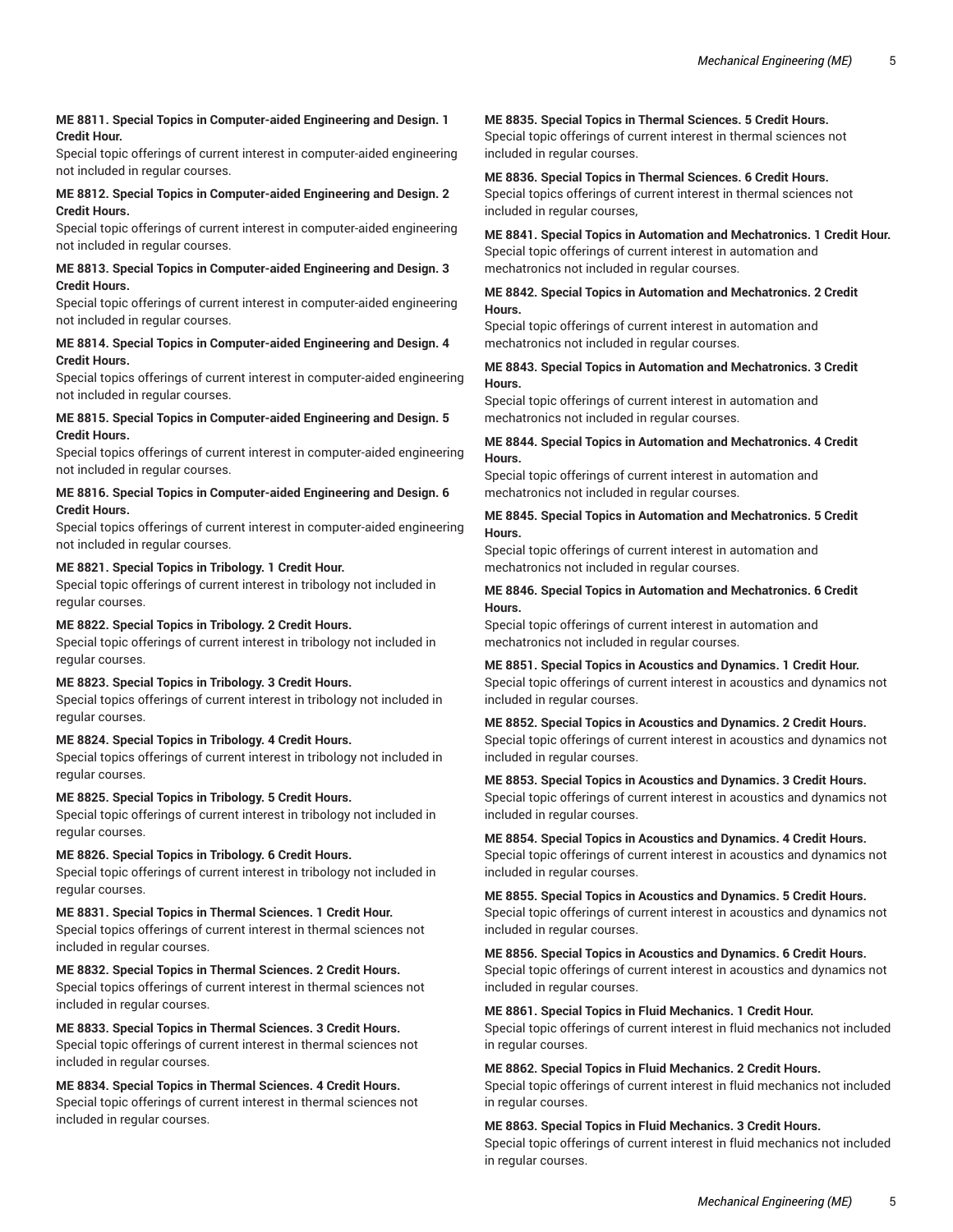# **ME 8864. Special Topics in Fluid Mechanics. 4 Credit Hours.**

Special topic offerings of current interest in fluid mechanics not included in regular courses.

#### **ME 8865. Special Topics in Fluid Mechanics. 5 Credit Hours.**

Special topic offerings of current interest in fluid mechanics not included in regular courses.

#### **ME 8866. Special Topics in Fluid Mechanics. 6 Credit Hours.**

Special topic offerings of current interest in fluid mechanics not included in regular courses.

# **ME 8871. Special Topics in Bioengineering. 1 Credit Hour.**

Special topic offerings of current interest in bioengineering not included in regular courses.

# **ME 8872. Special Topics in Bioengineering. 2 Credit Hours.**

Special topic offerings of current interest in bioengineering not included in regular courses.

# **ME 8873. Special Topics in Bioengineering. 3 Credit Hours.**

Special topic offerings of current interest in bioengineering not included in regular courses.

# **ME 8874. Special Topics in Bioengineering. 4 Credit Hours.**

Special topic offerings of current interest in bioengineering not included in regular courses.

# **ME 8875. Special Topics in Bioengineering. 5 Credit Hours.**

Special topic offerings of current interest in bioengineering not included in regular courses.

# **ME 8876. Special Topics in Bioengineering. 6 Credit Hours.**

Special topic offerings of current interest in bioengineering not included in regular courses.

# **ME 8881. Special Topics in Mechanics of Materials. 1 Credit Hour.**

Special topic offerings of current interest in mechanics of materials not included in regular courses.

#### **ME 8882. Special Topics in Mechanics of Materials. 2 Credit Hours.** Special topic offerings of current interest in mechanics of materials not included in regular courses.

**ME 8883. Special Topics in Mechanics of Materials. 3 Credit Hours.** Special topic offerings of current interest in mechanics of materials not included in regular courses.

# **ME 8884. Special Topics in Mechanics of Materials. 4 Credit Hours.**

Special topic offerings of current interest in mechanics of materials not included in regular courses.

#### **ME 8885. Special Topics in Mechanics of Materials. 5 Credit Hours.** Special topic offerings of current interest in mechanics of materials not included in regular courses.

**ME 8886. Special Topics in Mechanics of Materials. 6 Credit Hours.** Special topic offerings of current interest in mechanics of materials not included in regular courses.

# **ME 8893. Special Topics. 3 Credit Hours.** Special Topics.

**ME 8894. Special Topics. 4 Credit Hours.** Special Topics.

**ME 8901. Special Problems in Manufacturing. 1-21 Credit Hours.** Individual studies and/or experimental investigation of problems of current interest in manufacturing.

**ME 8902. Special Problem in Manufacturing. 1-21 Credit Hours.** Individual studies and/or experimental investigation of problems of current interest in manufacturing.

# **ME 8903. Special Problems in Manufacturing. 1-21 Credit Hours.** Individual studies and/or experimental investigation of problems of current interest in manufacturing.

**ME 8904. Special Problems in Manufacturing. 1-21 Credit Hours.** Individual studies and/or experimental investigation of problems of current interest in manufacturing.

# **ME 8905. Special Problems in Manufacturing. 1-21 Credit Hours.** Individual studies and/or experimental investigation of problems of current interest in manufacturing.

# **ME 8906. Special Problems in Manufacturing. 1-21 Credit Hours.** Individual studies and/or experimental investigation of problems of current interest in manufacturing.

# **ME 8911. Special Problems in Computer-aided Engineering and Design. 1-21 Credit Hours.**

Individual studies and/or experimental investigation of problems of current interest in computer-aided engineering and design.

#### **ME 8912. Special Problems in Computer-aided Engineering and Design. 1-21 Credit Hours.**

Individual studies and/or experimental investigations of problems of current interest in computer-aided engineering and design.

#### **ME 8913. Special Problems in Computer-aided Engineering and Design. 1-21 Credit Hours.**

Individual studies and/or experimental investigations of problems of current interest in computer-aided engineering and design.

# **ME 8914. Special Problems in Computer-aided Engineering and Design. 1-21 Credit Hours.**

Individual studies and/or experimental investigation of problems of current interest in computer-aided engineering and design.

#### **ME 8915. Special Problems in Computer-aided Engineering and Design. 1-21 Credit Hours.**

Individual studies and/or experimental investigation of problems of current interest in computer-aided engineering and design.

#### **ME 8916. Special Problems in Computer-aided Engineering and Design. 1-21 Credit Hours.**

Individual studies and/or experimental investigations of problems of current interest in computer-aided engineering and design.

#### **ME 8921. Special Problems in Tribology. 1-21 Credit Hours.**

Individual studies and/or experimental investigations of problems of current interest in tribology.

#### **ME 8922. Special Problems in Tribology. 1-21 Credit Hours.**

Individual studies and/or experimental investigation of problems of current interest in tribology.

#### **ME 8923. Special Problems in Tribology. 1-21 Credit Hours.** Individual studies and/or experimental investigation of problems of current interest in tribology.

**ME 8924. Special Problems in Tribology. 1-21 Credit Hours.**

Individual studies and/or experimental investigations of problems of current interest in tribology.

# **ME 8925. Special Problems in Tribology. 1-21 Credit Hours.**

Individual studies and/or experimental investigations of problems of current interest in tribology.

# **ME 8926. Special Problems in Tribology. 1-21 Credit Hours.**

Individual studies and/or experimental investigations of problems of current interest in tribology.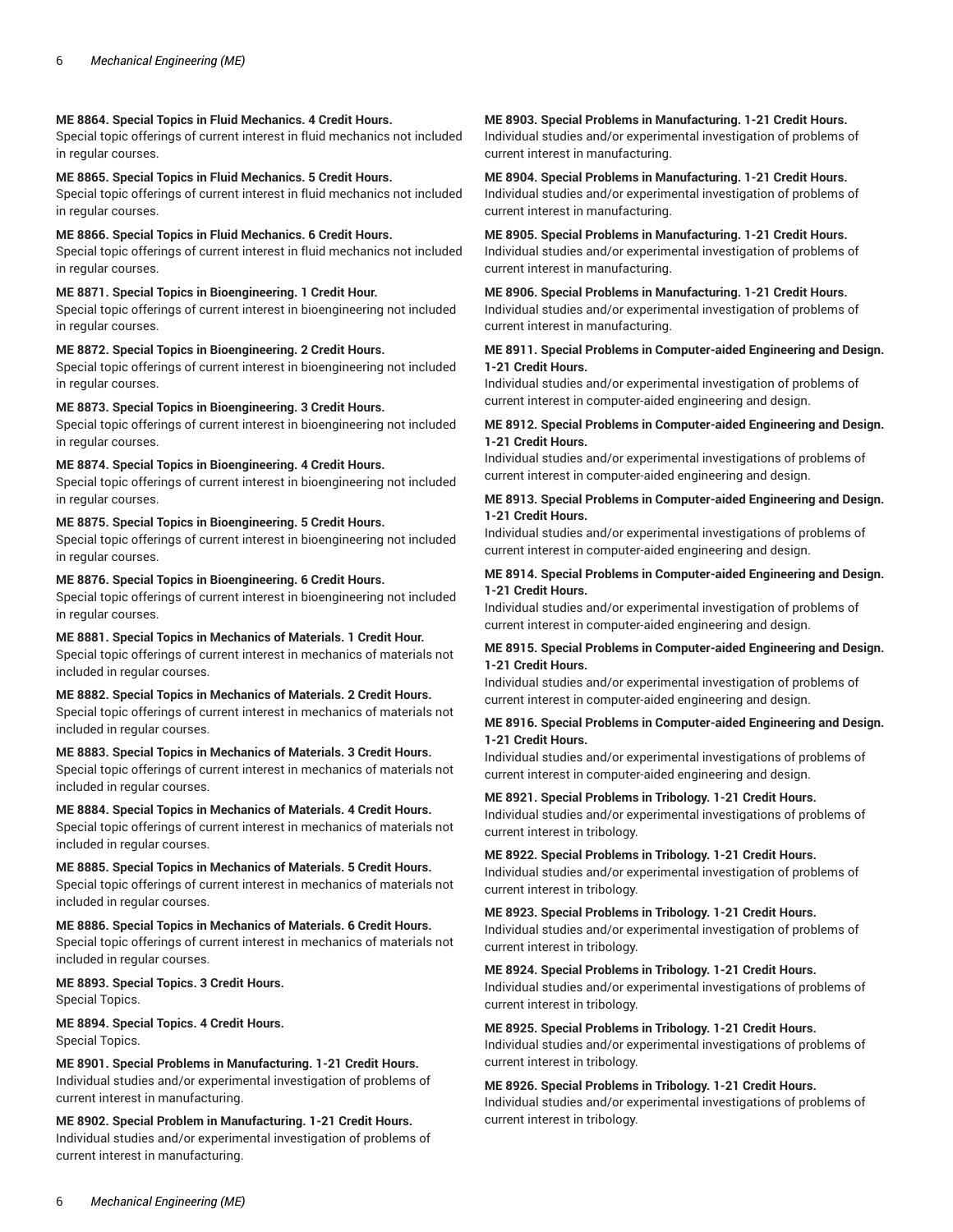**ME 8931. Special Problems in Thermal Sciences. 1-21 Credit Hours.** Individual studies and/or experimental investigations of problems of current interest in thermal sciences.

**ME 8932. Special Problems in Thermal Sciences. 1-21 Credit Hours.** Individual studies and/or experimental investigations of problems of current interest in thermal sciences.

**ME 8933. Special Problems in Thermal Sciences. 1-21 Credit Hours.** Individual studies and/or experimental investigation of problems of current interest in thermal sciences.

**ME 8934. Special Problems in Thermal Sciences. 1-21 Credit Hours.** Individual studies and/or experimental investigations of problems of current interest in thermal sciences.

**ME 8935. Special Problems in Thermal Sciences. 1-21 Credit Hours.** Individual studies and/or experimental investigations of problems of current interest in thermal sciences.

**ME 8936. Special Problems in Thermal Sciences. 1-21 Credit Hours.** Individual studies and/or experimental investigations of problems of current interest in thermal sciences.

**ME 8941. Special Problems in Automation and Mechatronics. 1-21 Credit Hours.**

Individual studies and/or experimental investigations of problems of current interest in automation and mechatronics.

#### **ME 8942. Special Problems in Automation and Mechatronics. 1-21 Credit Hours.**

Individual studies and/or experimental investigations of problems of current interest in automation and mechatronics.

**ME 8943. Special Problems in Automation and Mechatronics. 1-21 Credit Hours.**

Individual studies and/or experimental investigations of problems of current interest in automation and mechatronics.

#### **ME 8944. Special Problems in Automation and Mechatronics. 1-21 Credit Hours.**

Individual studies and/or experimental investigations of problems of current interest in automation and mechatronics.

#### **ME 8945. Special Problems in Automation and Mechatronics. 1-21 Credit Hours.**

Individual studies and/or experimental investigations of problems of current interest in automation and mechatronics.

#### **ME 8946. Special Problems in Automation and Mechatronics. 1-21 Credit Hours.**

Individual studies and/or experimental investigations of problems of current interest in automation and mechatronics.

#### **ME 8951. Special Problems in Acoustics and Dynamics. 1-21 Credit Hours.**

Individual studies and/or experimental investigations of problems of current interest in acoustics and dynamics.

#### **ME 8952. Special Problems in Acoustics and Dynamics. 1-21 Credit Hours.**

Individual studies and/or experimental investigations of problems of current interest in acoustics and dynamics.

#### **ME 8953. Special Problems in Acoustic and Dynamics. 1-21 Credit Hours.**

Individual studies and/or experimental investigations of problems of current interest in acoustics and dynamics.

#### **ME 8954. Special Problems in Acoustics and Dynamics. 1-21 Credit Hours.**

Individual studies and/or experimental investigations of problems of current interest in acoustics and dynamics.

#### **ME 8955. Special Problems in Acoustics and Dynamics. 1-21 Credit Hours.**

Individual studies and/or experimental investigations of problems of current interest in acoustics and dynamics.

#### **ME 8956. Special Problems in Acoustics and Dynamics. 1-21 Credit Hours.**

Individual studies and/or experimental investigations of problems of current interest in acoustics and dynamics.

# **ME 8961. Special Problems in Fluid Mechanics. 1-21 Credit Hours.** Individual studies and/or experimental investigations of problems of current interest in fluid mechanics.

**ME 8962. Special Problems in Fluid Mechanics. 1-21 Credit Hours.** Individual studies and/or experimental investigations of problems of current interest in fluid mechanics.

**ME 8963. Special Problems in Fluid Mechanics. 1-21 Credit Hours.** Individual studies and/or experimental investigations of problems of current interest in fluid mechanics.

**ME 8964. Special Problems in Fluid Mechanics. 1-21 Credit Hours.** Individual studies and/or experimental investigations of problems of current interest in fluid mechanics.

**ME 8965. Special Problems in Fluid Mechanics. 1-21 Credit Hours.** Individual studies and/or experimental investigations of problems of current interest in fluid mechanics.

**ME 8966. Special Problems in Fluid Mechanics. 1-21 Credit Hours.** Individual studies and/or experimental investigations of problems of current interest in fluid mechanics.

**ME 8971. Special Problems in Bioengineering. 1-21 Credit Hours.** Individual studies and/or experimental investigations of problems of current interest in bioengineering.

**ME 8972. Special Problems in Bioengineering. 1-21 Credit Hours.** Individual studies and/or experimental investigations of problems of current interest in bioengineering.

**ME 8973. Special Problems in Bioengineering. 1-21 Credit Hours.** Individual studies and/or experimental investigations of problems of current interest in bioengineering.

**ME 8974. Special Problems in Bioengineering. 1-21 Credit Hours.** Individual studies and/or experimental investigations of problems of current interest in bioengineering.

**ME 8975. Special Problems in Bioengineering. 1-21 Credit Hours.** Individual studies and/or experimental investigations of problems of current interest in bioengineering.

**ME 8976. Special Problems in Bioengineering. 1-21 Credit Hours.** Individual studies and/or experimental investigations of problems of current interest in bioengineering.

# **ME 8981. Special Problems in Mechanics of Materials. 1-21 Credit Hours.**

Individual studies and/or experimental investigations of problems of current interest in the mechanics of materials.

# **ME 8982. Special Problems in Mechanics of Materials. 1-21 Credit Hours.**

Individual studies and/or experimental investigations of problems of current interest in mechanics of materials.